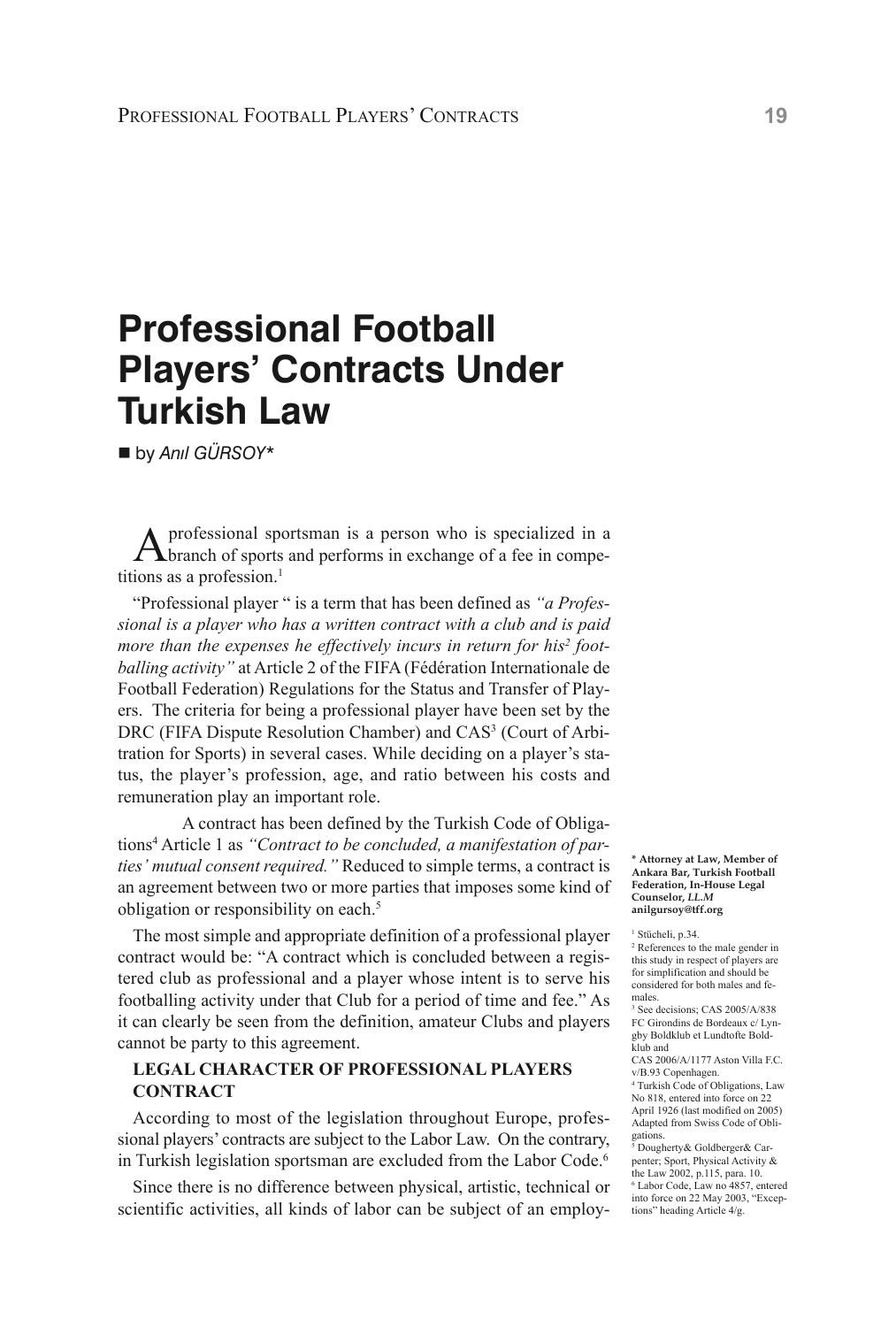ment contract; <sup>7</sup> thus, professional players' contracts can also be considered to be an employment contract. In Article 313 of the Law of Obligations, an employment contract is defined as *" . . . a contract whereby the employee is obligated to perform work in the employer's service for either a fixed or an indefinite period of time, and the employer is obligated to pay wages based either on time periods or on the work performed.*"

Several arguments have been made by scholars about the legal character of a professional player's contract. Some of the scholars argue that although these contracts are excluded from the Labor Code, players are employees of the Clubs and some rights like the right to strike should be granted to players. It is my opinion that the contracts of the sportsmen cannot be classified as employment contracts since the Labor Code excluded sportsmen from its application. Another group argues that since the wages are astronomically high, players are "entrepreneurs." However the criterion of being paid astronomically cannot lead us to such conclusion especially when we consider how wages vary among players playing in different leagues.

In its decision<sup>8</sup> also, the Turkish Court of Appeals defined the contract as an employment contract.

According to Law of Establishment and Objectives of Turkish Football Federation (TFF) No 3813, the TFF has jurisdiction over disputes within the football family.<sup>9</sup> The TFF is of the opinion that these contracts are also employment contracts as defined under the Code of Obligations. However, taking into consideration the specificity of football and by interpreting the laws, TFF has created a *sui generis* law for football disputes (e.g. special procedures to conclude and terminate the contracts.).

# **pROfESSIONAL pLAyERS CONTRACT UNDER TURkISH fOOTBALL fEDERATION'S REGULATIONS fORMATION Of A pROfESSIONAL pLAyERS CONTRACT**

As the sole authority for football in Turkey, with the power from the Law of Establishment and Objectives of Turkish Football Federation, the TFF enacted several regulations. <sup>10</sup> The Regulation for Professional Football and Transfer<sup>11</sup> (PF&T) intends to ensure that clubs form professional football teams, and to improve football and to set the principles of professional football. The relations between clubs and professional players are controlled under this regulation.

## "*CONTRACT: ARTICLE 25 –*

*Each professional player contract shall be drawn up in four copies on the basis of the uniform contract prepared by the Federation and shall be certified by a notary public and approved by the Federation.*

*Any contract that fails to comply with the uniform contract prepared by the Federation or with the related legislation shall not be approved by the Federation.".*

<sup>7</sup> Reisoglu, Hizmet Akdi, p.39; Scmidt, p.330.

8 10th Civil Chamber of Court of Appeals, 24.01.2974 docket no: 1974/199 decision no: 1974/1274. <sup>9</sup> OBJECTIVES OF THE BOARD OF ARBITRATION - ARTICLE 14- (Amended on 05.05.2005 – 5340- 11) The Board of Arbitration examines and renders the final decisions upon the appeals lodged by the related parties on the decisions of the Executive Committee with respect to the disputes arises between Federation and clubs, the Federation and referees, the Federation and technical directors and coaches, clubs and technical directors, coaches, player agents and physiotherapists clubs and players, clubs and clubs and the appeals lodged against the decisions of the Disciplinary Committees. <sup>10</sup> Statute, Regulations for each league, Football Competition Regulation, Regulation for Professional Football and Transfer, Disciplinary Code, Appeals Committee Regulation, Club Licensing Regulation, Stadium Security Regulation, Accreditation Regulation, Broadcasting Regulation, Equipment Regulation, Anti-Doping Regulation, Player's Agent Regulation, Amateur Football Regulation, Technical Stuff Regulation, Referee Committee's Regulation, Fair Play Regulation, Medical Stuff Regulation.

<sup>11</sup> Regulation for Professional Football and Transfer, edition December 2006.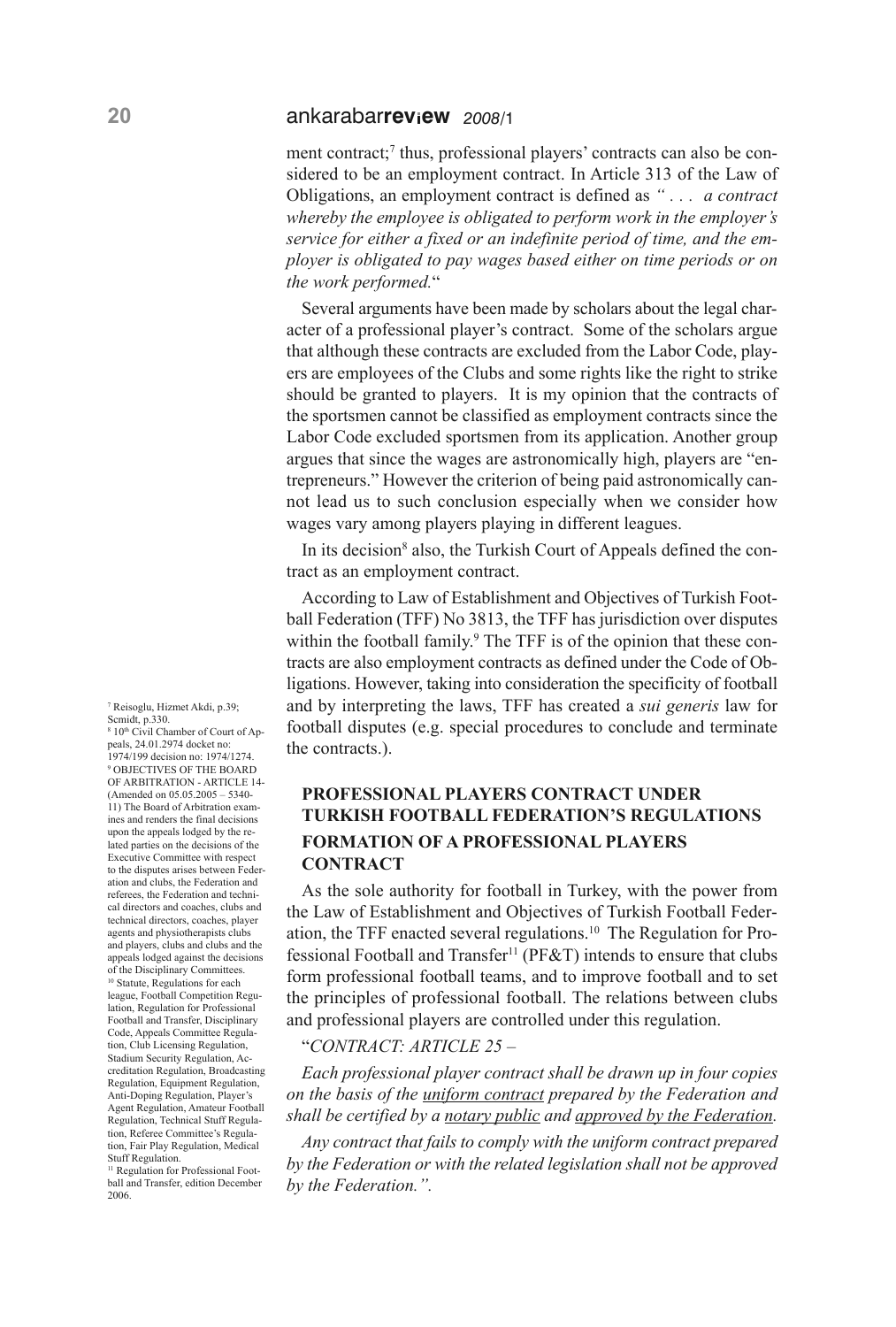There are three main conditions which are set forth in the above mentioned article;

#### **1. pre-printed Uniform Contract**

TFF has prepared a pre-printed uniform contract which has been discussed among stakeholders and lawyers.

According to Article 11 of the Code of Obligations, *"In order to be valid, a contract is only required to be in a particular form if the law so requires."* Article 314 of the same Code states that *"Unless otherwise provided for by Law, an employment contract requires no special form in order to be valid."* The uniform contract has been defined by TFF regulation; it is obvious that this is not a Law with respect to the hierarchy of laws concept in Turkey. However, the Law of Establishment and Objectives of Turkish Football Federation No 3813 has no article regulating professional players but gave full authority to the Federation to make all necessary regulations to organize football.<sup>12</sup> Therefore this regulation of uniform contract is accepted to be legal.

*"Freedom of contract"* is the main principle under both the Common Law and Continental Law systems. It is the underpinning of the theory of *laissez-faire* economics and is justified as a benefit to society. <sup>13</sup> In simple words, *"freedom of contract"* is the idea that individuals should be free to bargain among themselves for the terms of their own contracts, without government interference.

This principle is the outcome of the liberalization period which began in the 19<sup>th</sup> century. However, the effects of the 1<sup>st</sup> and 2<sup>nd</sup> World Wars changed opinions about freedom of contract. Economic improvements, changes in the roles of Governments in economic life, population growth, new types of commerce, etc., brought new perspectives to the "freedom of contract" principle. Pre-printed uniform contracts followed. 14

In Turkey, the first pre-printed uniform contracts were used in the service sector. The big department stores which had a dominant position in the markets began to offer pre-printed uniform contracts for their customers to make the payment in installments. Then credit card contracts entered into commercial life and others followed. The party which is in the dominant position does the "offer" with the pre-printed contract; by signing the contract the client does the "acceptance," then the contract is concluded. In this contractual relation the client has no opportunity to discuss any article of the pre-printed contract. For this reason the application of "freedom of contract" principle in such contracts has become doubtful; for this reason, under the common law such contracts are called "adhesive contracts." However these preprinted uniform contracts were prepared to meet the needs of the fast growing commercial world.

Therefore, the authorities tend to accept that these contracts do not affect the "freedom of contract" principle; since the parties concluding such contracts are willing to do so, there is therefore a freedom of choice at the very beginning. In addition they argue that the two main articles of the Code of Obligation should be applied to such contracts to draw the borders of a contract: Article 19 and 20.

<sup>12</sup> OBJECTIVES OF THE FEDERA-TION - ARTICLE 2 – The objectives of the Turkish Football Federation are as follows: a) To monitor football activities, to promote the development and expansion of football throughout the country, in order to achieve these objectives to make all necessary regulations, take decisions and implement them… <sup>13</sup> See also; Dr. E. Younkins, Free-

dom to Contract; http://www.quebecoislibre.org/younkins25.html.

<sup>14</sup> Dr.Ayranci; *"Sözleşme Kurma Zorunluluğu"*, Ankara Üniversitesi Hukuk Fakültesi Dergisi, 2003/1,p.229-252.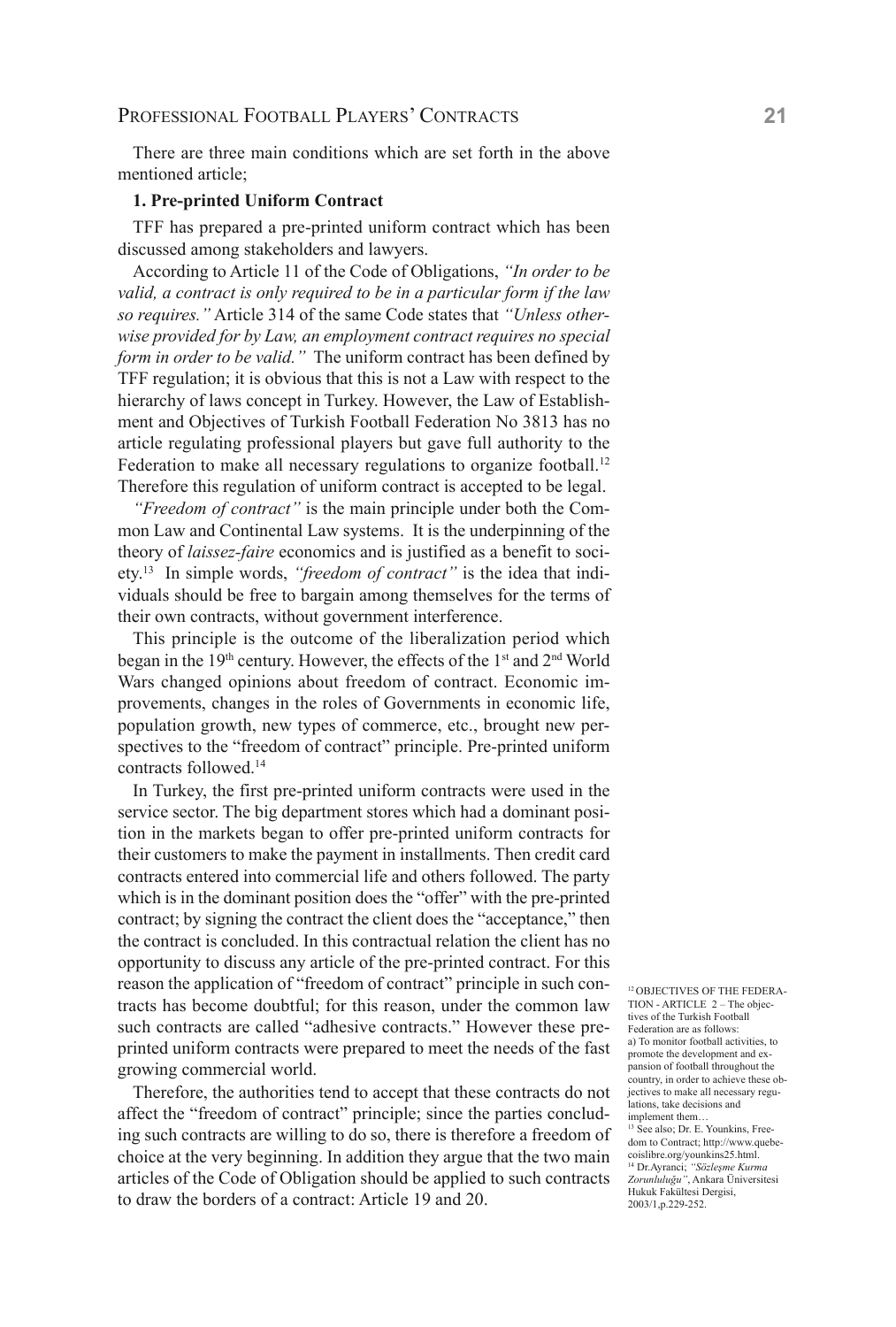Article 19 of the Code of Obligations states that *"The content of a contract can, within the limits of the law, be established at the discretion of the parties. Agreements deviating from what is provided for by law are valid only if the law does not contain mandatory provisions which may not be modified, or where such deviation does nor violate public policy, boni mores or basic personal rights"*

Article 20; *"A contract providing for an impossibility, having illegal contents, or violation boni mores, is null and void. If such defect only affects particular parts of the contract, however, then only those parts shall be null and void, unless it is to be presumed that the contract would not have been concluded without the defective parts."*

In conclusion, pre-printed uniform contracts do not interfere with the "freedom of contract" principle, however judicial bodies have a tendency to interpret such contracts in favor of weak party.

When the TFF's uniform contract is compared with other types of uniform contracts, it is clear that it has different characteristics. The parties are free to agree on and put any condition that is not against the Regulations of the TFF and the basic principles of Law in these contracts. The core idea of mandatory pre-printed uniform contracts is to create a "fill in the blanks" type of contract in order to ensure the essential elements of a contract are covered.

It is a fact that the professional players who play in the leagues other then the top league of their country are more numerous than those who are playing in the top league. Unfortunately this majority needs more legal assistance then the top league players – since their talents are limited, their profession and service are more open to abuse.

UEFA's (Union des Federations Européennes de Football) Circular Letter No. 32 of 18 May 2007 is proof of this theory. With this circular letter, UEFA promotes the European Professional Player Contract Minimum Requirements and encourages the member associations to adopt those requirements into their systems. In this circular letter, the basic form and elements of a professional player contract has been defined.

When this circular letter and TFF's uniform contract and the transfer system thereof are compared, it will be clearly recognized that TFF's procedure and regulations totally meets the criteria set by UEFA.

#### **2. Notary public**

The parties to the professional players' contract shall sign the contract before a notary public. If a contract is not signed before a notary public, the TFF would not approve and issue a license to the player. Therefore it has been argued whether the notary public condition is a validity or formal condition.

As mentioned above,<sup>16</sup> a contract shall solely be required in a particular form if the law requires so. In Turkish legislation, there are a few types of contracts which have been required by law to be in a particular form; if the parties fail to do so, the agreement would be null and void. However, if the parties fail to sign the professional football

<sup>16</sup> Turkish Code of Obligations, Article 11.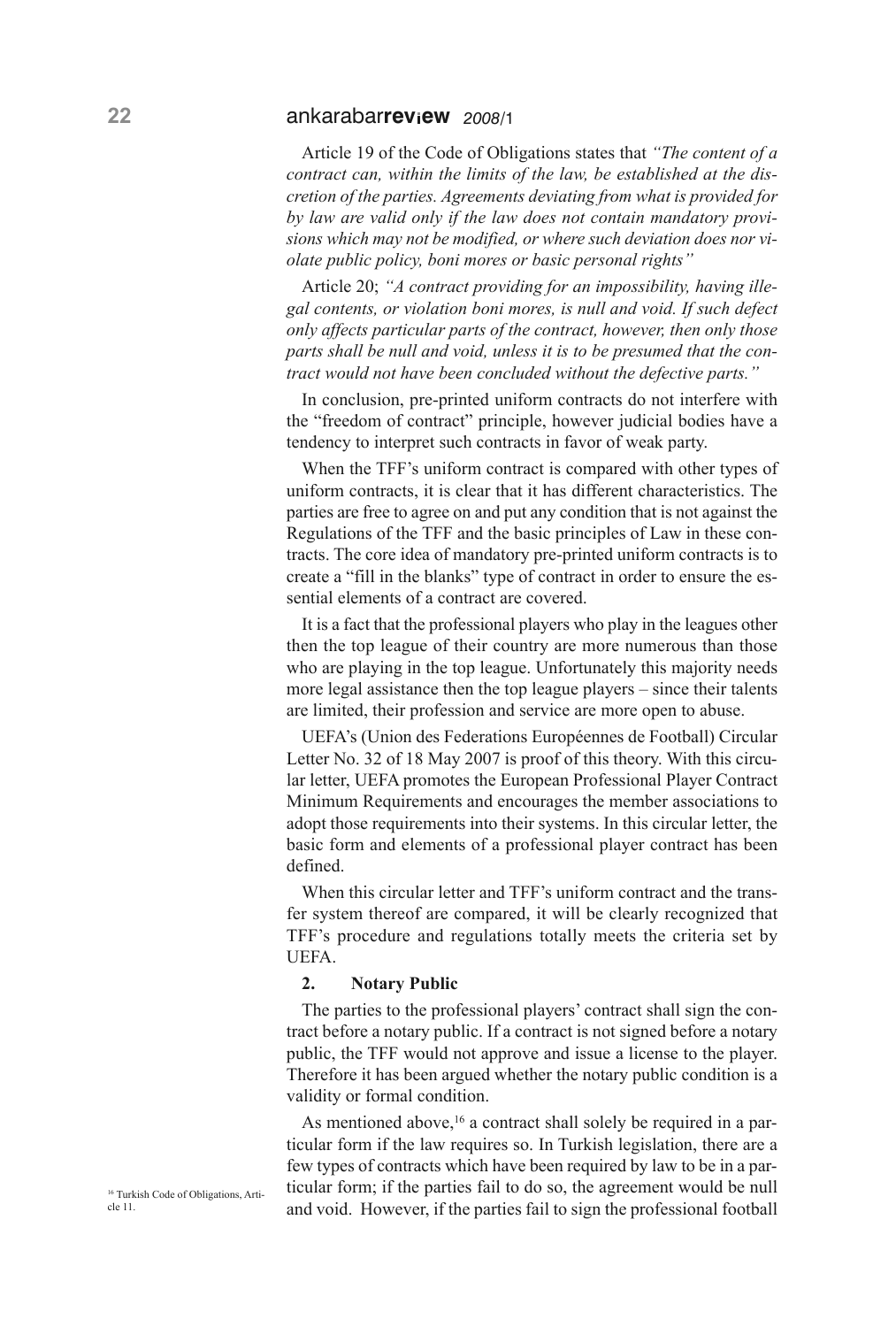# PROFESSIONAL FOOTBALL PLAYERS' CONTRACTS **23**

player contract before a notary public, this contract would be a valid contract before Law but will not be approved by the TFF.

The sole concern of the TFF in requiring the signature before notary public is to verify the signatures of the parties in order to avoid the denial thereof in the future. Requiring this condition and avoiding such objections ensure the stability of football.

When the contract is concluded before a notary public, the notary public also certifies the actual date of effectiveness. Since the professional players' contract would be effective at the moment when the parties conclude the contract before a notary public, the importance of effective date could be understood better.

As a conclusion, notary public approval requirement is not a validity condition but a formality condition.

## **3. Registration of Contracts and Issuance of License**

*"REGISTRATION OF CONTRACTS AND ISSUANCE OF LICENSE: ARTICLE 26-*

*All amateur and professional players must be registered under the Federation in order to be eligible to play in any organized match or is subject to the permit of the Federation.*

*…*

*In order for a professional player's contract to be registered, the following documents must be submitted to the Federation:*

*a) Three copies of the notarized contract,*

*b) A health committee report stating that the player can play football,*

*c) A receipt evidencing that the amount, which shall be set and announced by the Federation prior to the first transfer and registration period every year and collected in the form of a life insurance for players from each club on behalf of players during transfer and approval transactions, has been deposited in the bank account of the Federation's Social Support and Solidarity Foundation,*

*d) The receipt evidencing that the transaction and approval fees determined by the Federation prior to the first transfer and registration period every year and payable during the registration of player contracts has been paid to the Federation's bank account, and*

*e) All other documents as may be requested by the Federation"*

In order for a professional player's contract to be registered and for the player to be issued a license, the above-mentioned requirements must be fulfilled. The most important ones are:

#### *a) Three copies of the notarized contract*

The professional players' contract must be signed by both the club's authorized representative and the player in 4 copies before a notary public. The original contract shall be kept by the notary public, while the remaining three copies shall be submitted by the club to the Federation before the deadline set for the transfer and registration of players. Two copies of the registered contracts will be kept by the Federation. One of these copies shall be forwarded to the Inland Rev-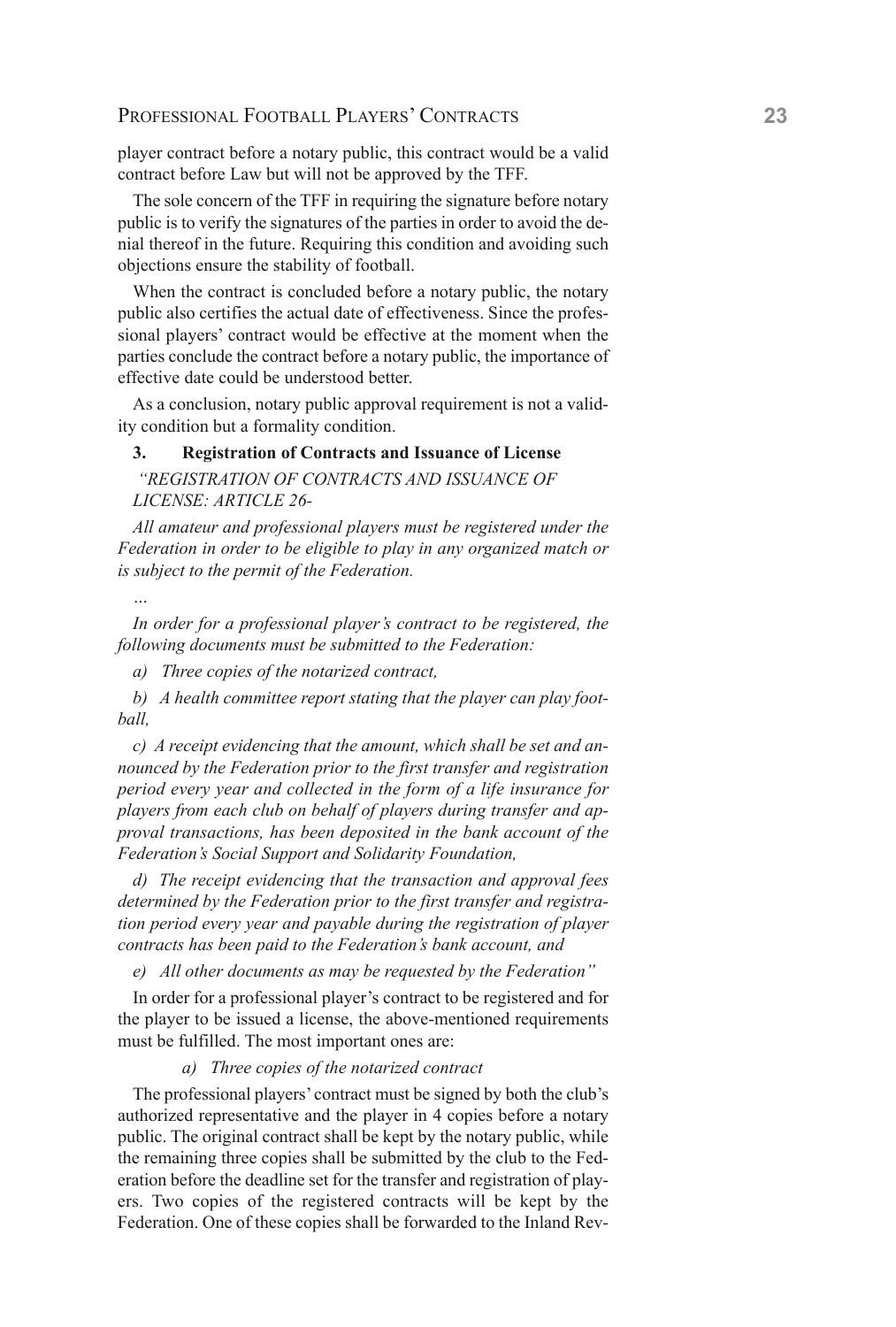enue Authority, Ministry of Finance. One of the copies registered by the Federation shall be sent to the club.

*b) A health committee report stating that the player can play football*

There is also a health report form which is prepared by the Medical Committee of the TFF. Players must be examined by a group of specialized doctors. 17

*c) Insurance*

It is a kind of insurance which guarantees the players retirement and payments to successors in case of death.

#### **DUTIES AND OBLIGATIONS Of THE pARTIES**

#### **Duties and Obligations of Club**

*…*

*…*

Article 27 of PF&T regulates the duties and obligations of Club. The main obligation of the Club is to pay the fees of the player; other subparagraphs reflect the best practice. The health insurance and healthcare costs are the most important issues. For the last two seasons, the TFF has undertaken the health insurance obligation of the Clubs in order to avoid player grievances and disburses the health insurance premiums of all professional players.

The most important subparagraphs of Article 27 are:

*"DUTIES AND OBLIGATIONS OF CLUBS: ARTICLE 27-*

*Any club which signed contracts with professional players shall:*

*a) Pay the players the fees (monthly salaries and transfer fees) written in the contract in accordance with Article 25 of these Regulations;*

*b) Safeguard its players'health and take all measures necessary for matches, training activities, camps and travels in accordance with the provisions regarding health and injuries;*

*h) In cases where it imposes a fine on any of its players, provide such player and the Federation with a notarized copy of its decision to do so, the amount of such fine, together with the reasons thereof, within 10 days of the date of such decision (decisions not transmitted to the player and the Federation within the said time limit shall not be valid);*

*j) Take out insurance from its professional players from private insurers, which are determined by the Federation, against risks of permanent and partial injury, accident and death that may be incurred during matches, training activities to be performed, whether in Turkey or abroad, and during travels to and from the venues of such matches;*

*The premiums for such insurances shall be paid by the Federation and debited to the account of the club. Such premiums paid by the Federation may be deducted from the club's receivables from the Federation.*

<sup>17</sup> Cardiovascular, respiratory, earnose and throat, digestive, genitourinary, nervous, muscle-skeleton, neurology, ophthalmology systems shall be examined by specialists and they shall decide whether the player is eligible to play football or not.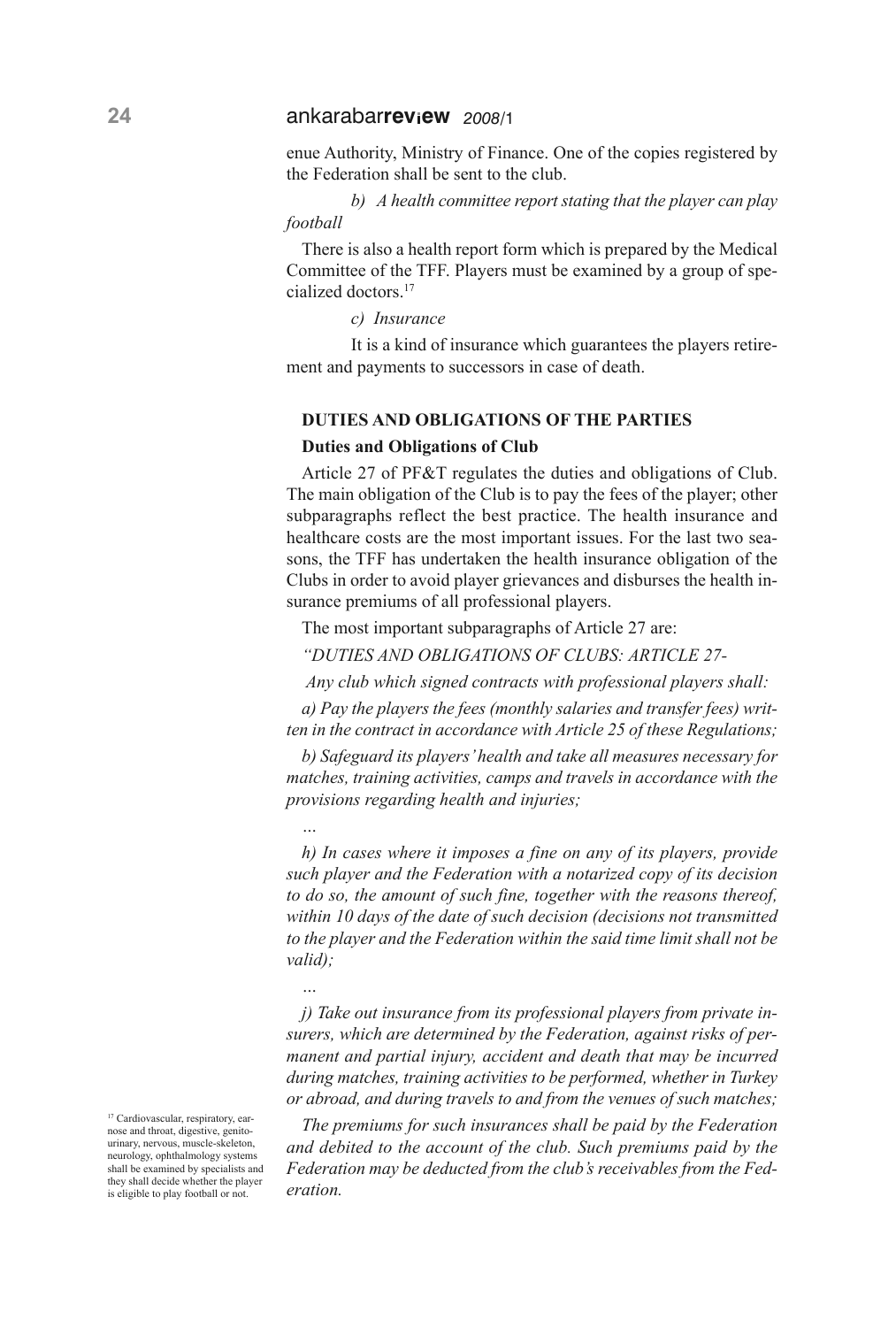# PROFESSIONAL FOOTBALL PLAYERS' CONTRACTS **25**

*The Federation determines and announces the required private insurance coverage amounts prior to the first transfer period every year;*

*…*

*m) In the event such professional player dies, pay all existing and future fees and benefits payable to such player to his legal successors;*

*n) Withhold all taxes deductible from his players' fees (whether salaries or transfer fees) at the time of payment and pay such taxes to the related tax office (all fees and other charges payable to the Federation shall be deducted net of any withholdings; taxes shall be deducted by the club);*

*o) The validity of a transfer contract may not be made conditional upon the positive results of a medical examination. The player's prospective new club shall be responsible for making all necessary inquiries and medical examinations before signing the contract, otherwise it shall be liable to pay all the amounts payable to the player's former clubs and the player arising from the contract even if the contract is not registered by the Federation."*

The consequences of a breach of contract by Clubs will be explained below.

#### **Duties and Obligations of player**

Article 28 of PF&T regulates the duties and obligations of Player. The main obligation of a player is to give his footballing service in good faith.

The most important subparagraphs of Article 28 are:

*"DUTIES AND OBLIGATIONS OF PLAYERS: ARTICLE 28 –*

*Professional players shall;*

*a) Be aware of and observe all the lawful orders, instructions, regulations and rules issued by the Federation and/or their club;*

# *…*

*d) Attend all training programs and other footballing activities of their club regularly;*

*e) Not be engaged in any sports activity without the prior written consent of their club;*

*i) On and off the pitch, avoid engaging in any offensive behaviour against his team mates, opponents and match officials that could give rise to a complaint and sanction;*

*…*

*…*

*l) In the case of illness or injury, transmit their health and injury reports to their club and the Federation within five days (any player failing to do so shall not be entitled to claim any rights arising from such illness or injury)."*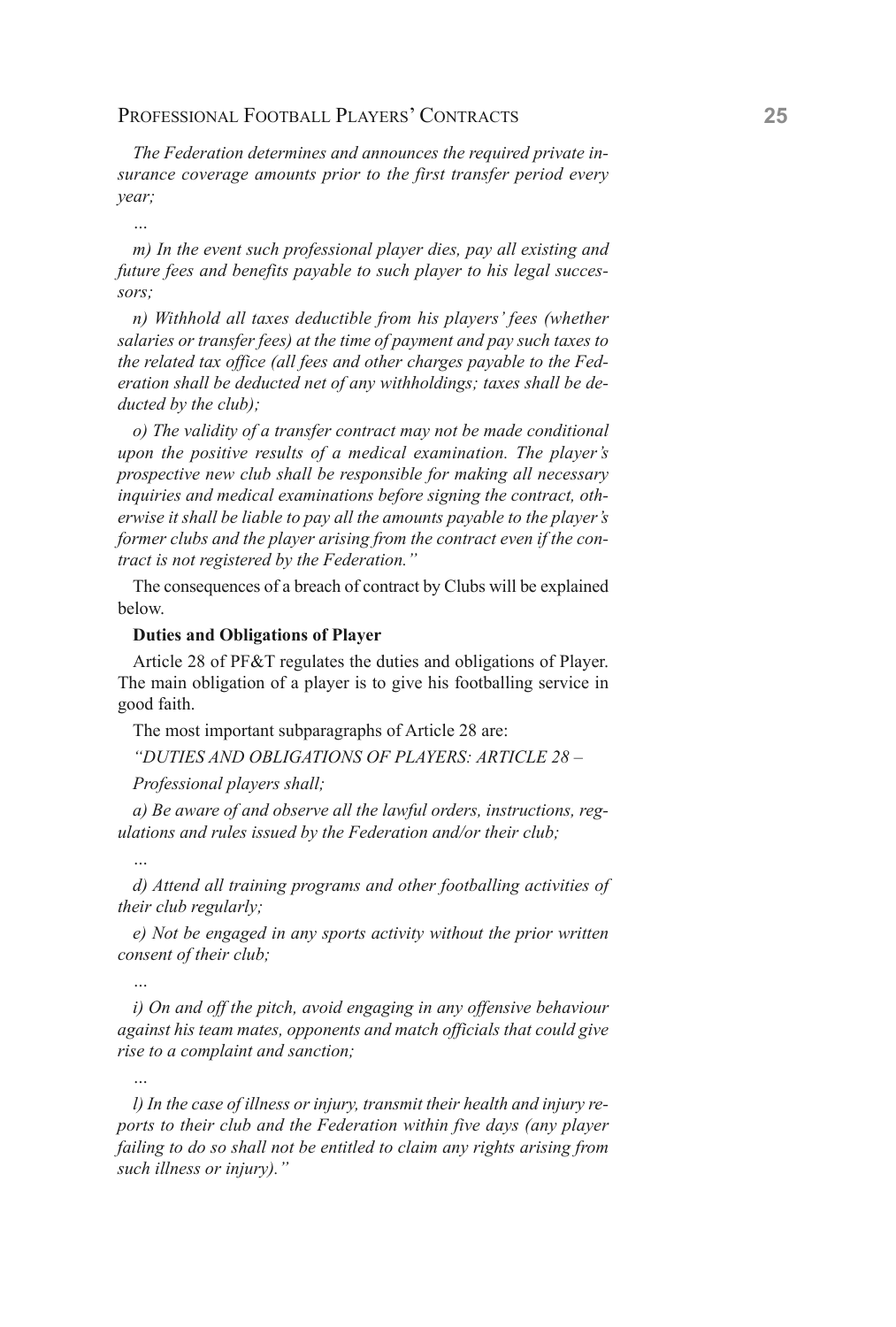The consequences of breach of contract by Player will be explained under "Termination of Contract" heading.

## **TERMINATION Of CONTRACT**

The conditions for the termination of a contract are foreseen in Articles 31 and 32. Any notice of termination served by any party in violation of the provisions of these Regulations or the time limits and procedure given below shall not be considered and registered by the Federation.

#### **Termination by the Club**

*"TERMINATION BY THE CLUB: ARTICLE 31 –*

*A club shall be entitled to serve a notice of termination on a player, in the event that:*

*a) Such player's illness, or rest period, not connected with his footballing activity exceeds a period of six months and that such player has not contacted the club for five days consecutively or for ten days or more interruptedly for any reason whatsoever,*

*b) Such player has been banned from exercising his certain rights or suspended for a period of six months by the Professional Football Disciplinary Committee,*

*c) Such player heavily violates his obligations specified under Article 28,*

*d) Such player has been permanently banned from exercising his certain rights (however, if such ban is lifted fully or partly and the club wishes to continue the contract, the club must, within fifteen days following the lifting of that ban, notify such player through a notary public of its intention to continue the contract. If the club fails to notify such player duly, then the club shall release such player's registration, provided that such player returns such portion of the transfer fee corresponding to the time period during which he did not perform under the contract), or*

*e) Such player has been convicted of an infamous crime, for which the upper limit of imprisonment period exceeds 6 months pursuant to the related law in force.*

*The club shall exercise its right to terminate the contract within 15 days from the date it becomes aware of any such event. If the club fails to exercise its right of termination within the said time limit, then the club shall fulfill all of its obligations and pay all the fees and benefits the player may be entitled to under the contract."*

A club wishing to exercise its right to terminate the contract with one of its players in accordance with these Regulations must serve a notice of termination upon such player through a notary public and transmit a copy of such notice of termination to the Federation for information purposes.

In the event a club serves a notice of termination upon one of its players, the contractual relationship between such club and the player shall cease upon receipt by the Federation of such notice of termina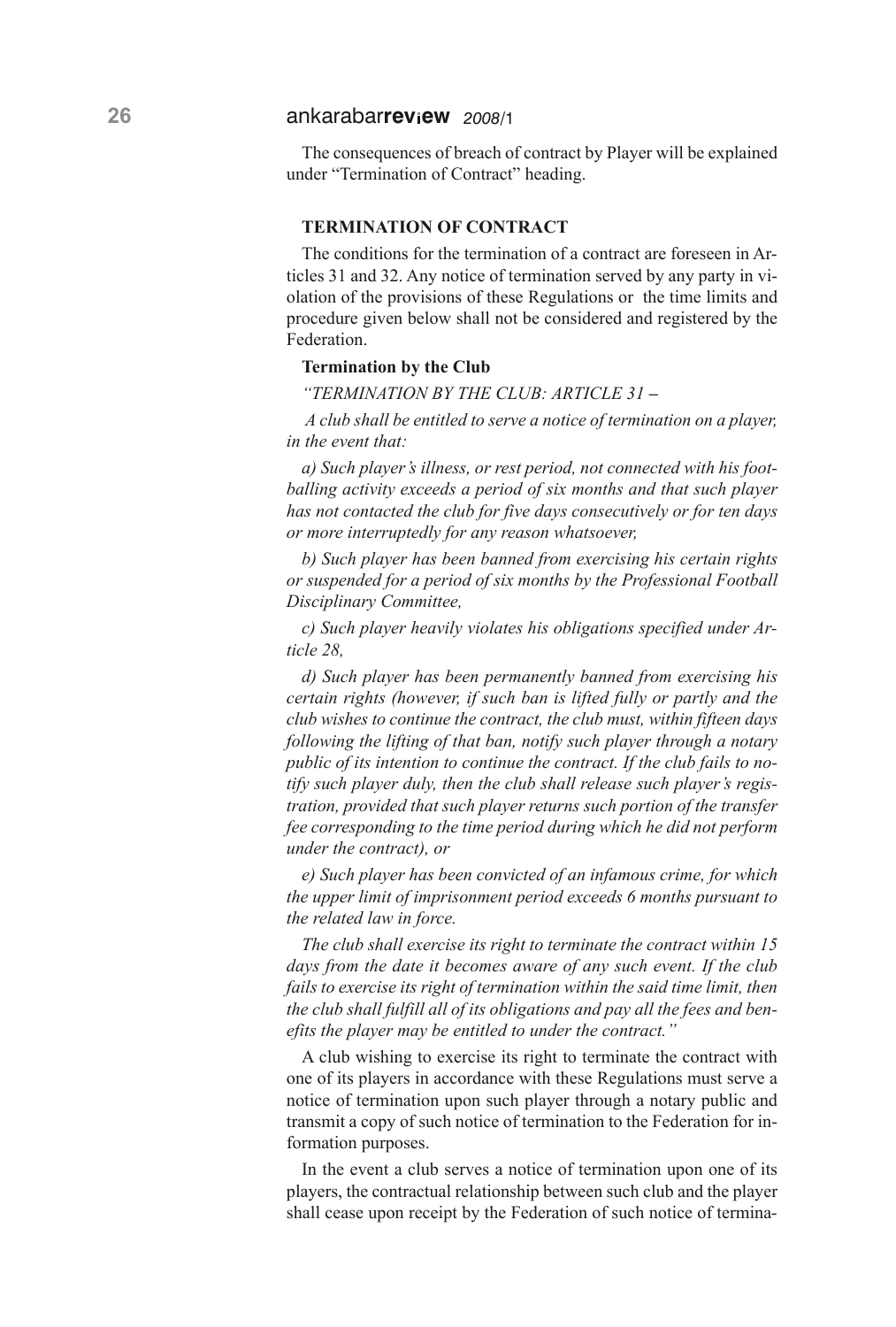tion, provided that the rights of such parties as to the consequences of such termination are reserved.

In the event of any such notice of termination, the Federation shall ask the affected parties (by fax or certified mail) to declare, within seven days, whether they have claims with regards to such termination. The parties shall notify the Federation of their claims (compensation for termination of without just cause, imposition of sporting sanctions, etc.), if any, within seven days following the date of receipt of the notice from the Federation. Otherwise the related party shall lose their right to claim compensation and sporting sanctions.

## **2. Termination by the player**

## *"TERMINATION BY PLAYER: ARTICLE 32 –*

*In the event that any fee or other payments due to a player under his contract and these Regulations has not been paid within seven days following the date on which such fees and benefits are due, such player shall be entitled to terminate his contract within 15 days following the expiry of the said seven days.*

*If a player proves that he appeared in less than 10% of the official matches in which the club has been involved in throughout one season, he shall be entitled to terminate his contract for sporting just cause. The existence of sporting just cause shall be considered on a case-by-case basis. Due consideration shall be given to the player's circumstances [based on his injury, suspension, field position, position in the squad (substitute goalkeeper, etc.), age and previous career, including but not limited to his reasonable expectations]."*

*A player may only serve a notice of termination for sporting just cause within 15 days following the last official match of the season involved."*

A player wishing to exercise his right to terminate his contract with his club in accordance with these Regulations must serve a notice of termination upon his club through a notary public and transmit a copy of such notice of termination to the Federation for information purposes.

In the event a player serves a notice of termination, the Federation shall, upon receipt of such notice, notify the affected club (by fax or certified mail with return receipt requested) of such notice of termination. The date of such notice given by the Federation to the club shall be deemed to be the date on which such notice of termination is registered by the Federation and the contractual relationship between such club and player shall be deemed to have been terminated, provided that the rights of such parties as to the consequences of such termination are reserved.

In the event of any such notice of termination by a player, the player may not sign any contract with any other club until the Federation shall have considered and decided on such notice of termination. If requested by such player, the Federation may, depending on the nature of the case concerned, permit such player to sign a contract with a club within transfer and registration period.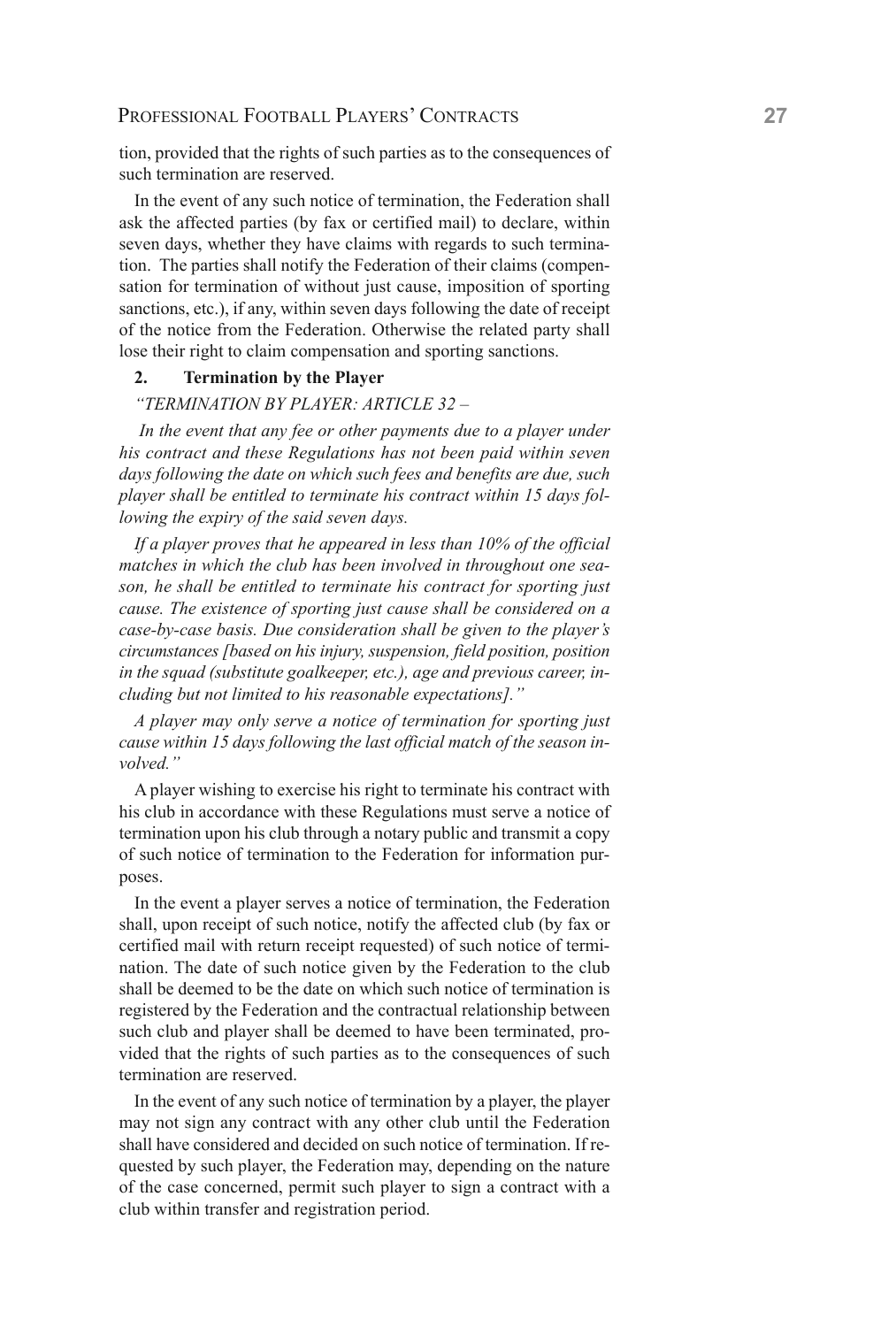"Sporting just cause" which is mentioned at the last two paragraphs of Article 32, has been adopted from Article 15 of the FIFA Regulations for the Status and Transfer of Players. While adopting this Article, the TFF tried to set criteria to be followed. While interpreting a termination for sporting just cause, a player's injury, suspension, field position, position in the squad, age and previous career, etc., shall be evaluated.

#### **Compensation**

According to Article 34 of  $P F \& T^{18}$ , when the contract is unilaterally terminated, the terminating parties' cause will be evaluated and determined by TFF whether it is based on just or unjust cause.

In the event of termination without just cause, the Federation may, upon request of the party not in breach, calculate the amount of compensation for such unjust cause by taking into account all objective criteria such as the fees and other benefits paid and payable under the existing contract, the remaining term of the contract, the rate of return to the club of the payments through the player's performance, and whether the breach involved occurred within the time limits defined in Article 29, and order the party in breach to pay the compensation so calculated. In cases where an amount of compensation for unjust termination is stipulated in the contract, then such amount of compensation shall be applicable to the case.

If a professional player is required to pay compensation for unjust termination, then the player and his new club shall be jointly and severally liable for such compensation. Entitlement to compensation may not be assigned to any third party.

### **Sporting Sanction**

Sporting Sanction is also adopted from FIFA Regulations for Status and Transfer of Players and it foreseen in Article 35 of the PF&T. The TFF may decide to impose a sporting sanction only if requested by the parties and applicable to the merits of the case.

#### *"SPORTING SANCTIONS ARTICLE 35 –*

*Other than in exceptional cases, sporting sanctions for unilateral breach of contract without just cause or sporting just cause shall:*

*1- In the case of a player:*

*a) If the breach occurs at the end of the first or the second year of contract:*

*Be a restriction on his eligibility to play in official matches for four months as from the beginning of the national championship of his new club;*

*b) There shall be no sporting sanction for unilateral breach occurred at the end of the third year (or, in the case of a contract signed after the age of 28, at the end of the second year) of contract; However, if no notice of termination is given in due time after the last match of the season, a proportionate sanction shall be imposed.*

<sup>18</sup> "*COMPENSATION FOR TERMI-NATION WITHOUT JUST CAUSE - ARTICLE 34 –Upon a unilateral termination notice, Federation's Executive Committee shall determine the party in breach. In the event of termination without just cause, the Federation may, upon request of the party not in breach, calculate the amount of compensation for such unjust termination by taking into account all objective criteria such as the fees and other benefits paid and payable under the existing contract, the remaining term of the contract, the rate of return to the club of the payments through the player's performance, and whether the breach involved occurred within the time limits defined in Article 29, and order the party in breach to pay the compensation so calculated. If a professional player is required to pay compensation for unjust termination, that player and his new club shall be jointly and severally liable for such compensation. Entitlement to compensation may not be assigned to any third party. In cases where an amount of compensation for unjust termination is stipulated in the contract, then such amount of compensation shall be applicable. The training compensation stipulated in Article 20 hereof shall be applicable separately from any compensation for unjust termination."*